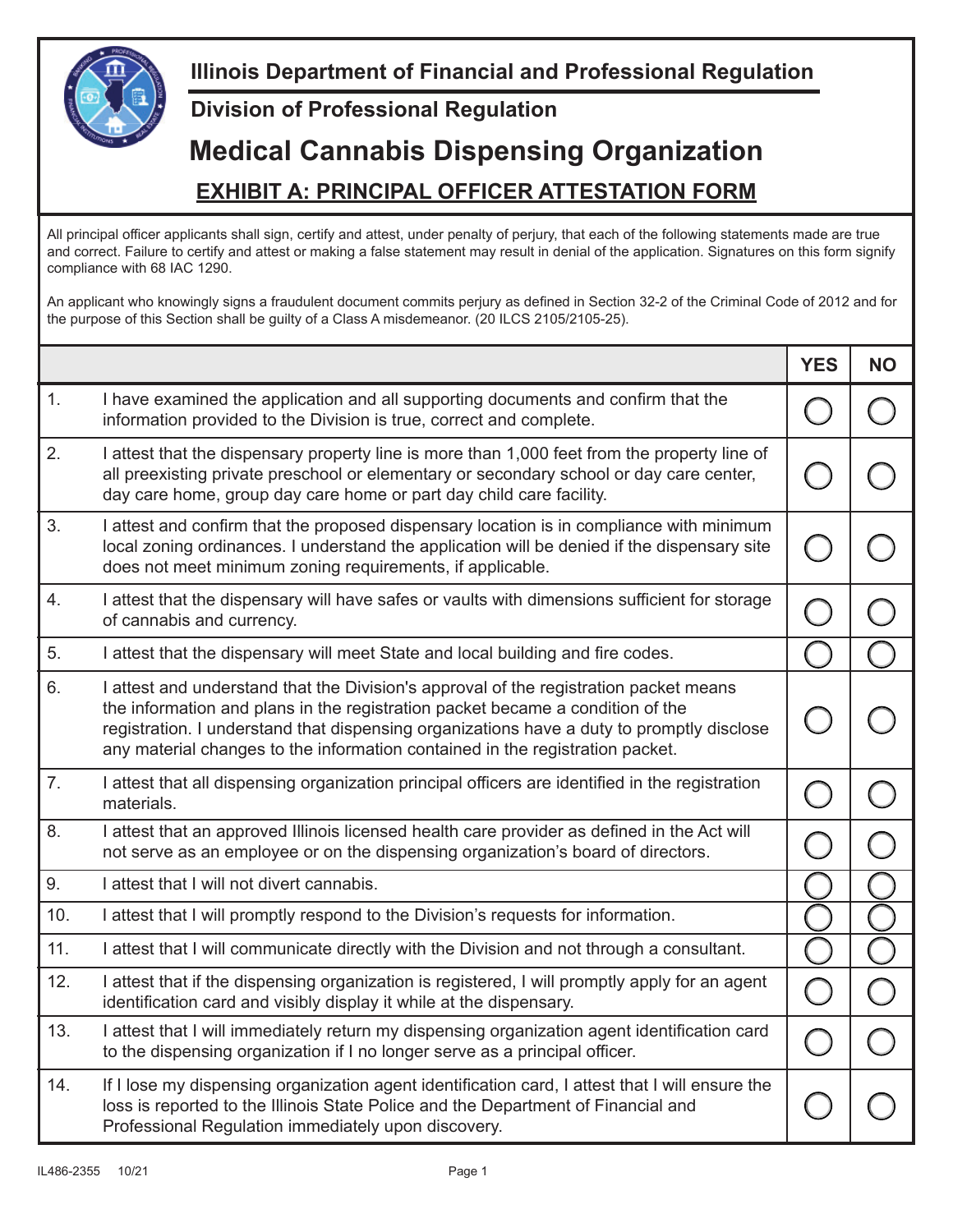|     |                                                                                                                                                                                                                                                                                                                                                                                                                                                                                                                                                                                                                                                         | <b>YES</b> | <b>NO</b> |
|-----|---------------------------------------------------------------------------------------------------------------------------------------------------------------------------------------------------------------------------------------------------------------------------------------------------------------------------------------------------------------------------------------------------------------------------------------------------------------------------------------------------------------------------------------------------------------------------------------------------------------------------------------------------------|------------|-----------|
| 15. | I attest that I will complete construction as swiftly as possible, and will not operate<br>the dispensary until it is inspected and registered by the Division, if applicable.                                                                                                                                                                                                                                                                                                                                                                                                                                                                          |            |           |
| 16. | In accordance with 20 ILCS 2105-15(g) "The Department shall deny any license<br>application or renewal authorized under any licensing Act administered by the<br>Department to any person who has failed to file a return, or to pay the tax, penalty,<br>or interest shown in a filed return, or to pay any final assessment of tax, penalty, or<br>interest, as required by any tax Act administered by the Illinois Department of Revenue,<br>until such time as the requirement of any such tax Act is satisfied."<br>Are you delinguent in the filing of state taxes? If yes, provide an explanation in the<br>comment section below.<br>Comments: |            |           |
| 17. | In accordance with 5 ILCS 100/10-65(c), applications for renewal of a license or a new<br>license shall include the applicant's Social Security number, and the licensee shall certify,<br>under penalty of perjury, that he or she is not more than 30 days delinquent in complying<br>with a child support order.<br>Are you more than thirty (30) days delinguent in complying with a child support order? If<br>yes, provide an explanation in the comment section below. (NOTE: If you are not subject<br>to a child support order, answer "No")<br>Comments:                                                                                      |            |           |
| 18. | Have you filed for bankruptcy? If yes, provide an explanation in the comment section<br>below.<br>Comments:                                                                                                                                                                                                                                                                                                                                                                                                                                                                                                                                             |            |           |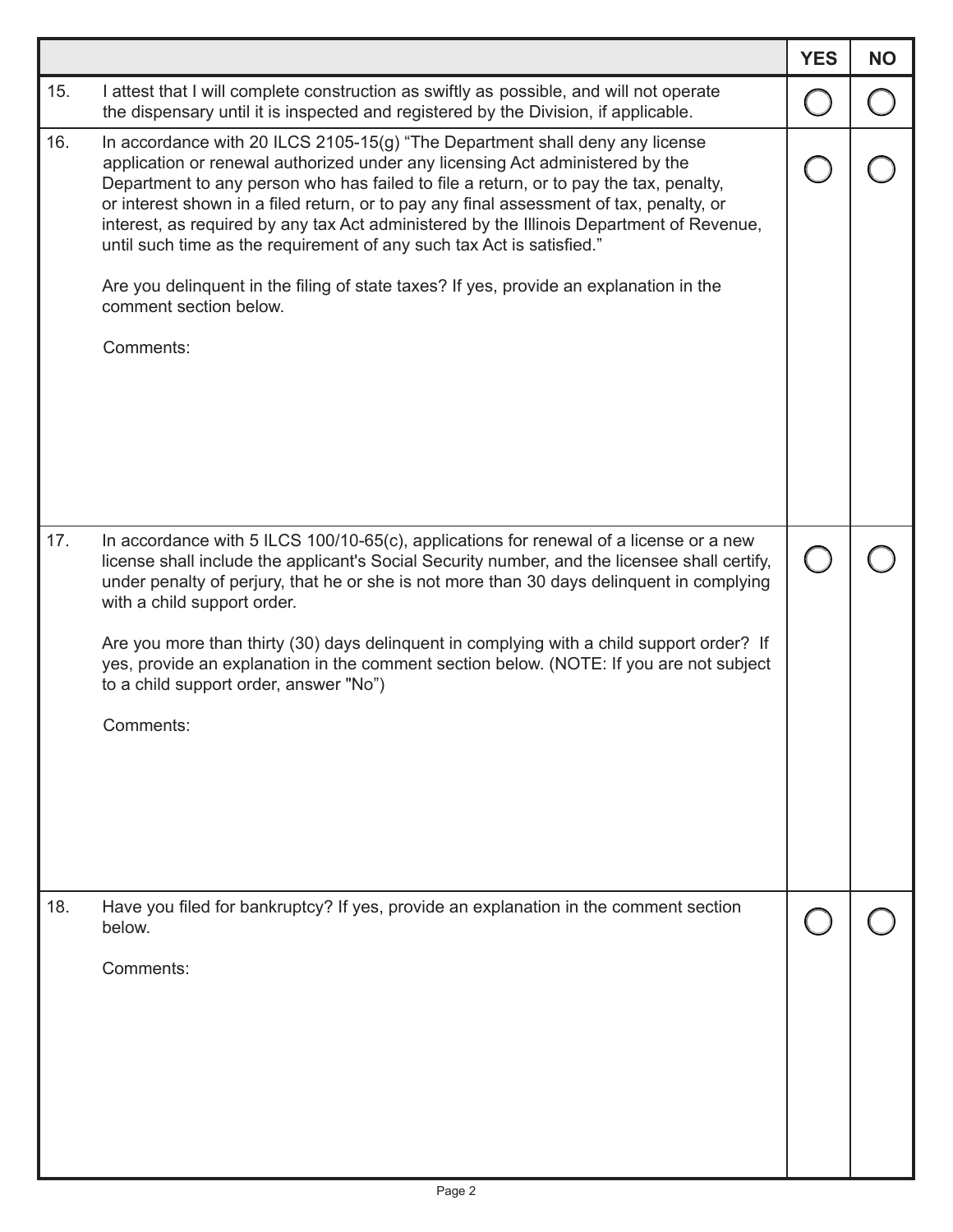|     |                                                                                                                                                                                                                                                                                                                                                                                                                                               | <b>YES</b> | <b>NO</b> |
|-----|-----------------------------------------------------------------------------------------------------------------------------------------------------------------------------------------------------------------------------------------------------------------------------------------------------------------------------------------------------------------------------------------------------------------------------------------------|------------|-----------|
| 19. | Are you delinquent in the payment of an alimony order? If yes, provide an explanation in<br>the comment section below.                                                                                                                                                                                                                                                                                                                        |            |           |
|     | Comments:                                                                                                                                                                                                                                                                                                                                                                                                                                     |            |           |
|     |                                                                                                                                                                                                                                                                                                                                                                                                                                               |            |           |
|     |                                                                                                                                                                                                                                                                                                                                                                                                                                               |            |           |
|     |                                                                                                                                                                                                                                                                                                                                                                                                                                               |            |           |
|     |                                                                                                                                                                                                                                                                                                                                                                                                                                               |            |           |
| 20. | Were you a principal officer, manager, board member or owner of a cannabis dispensary<br>or cultivation center in Illinois, or another State, that had its registration fined, censured,<br>suspended or revoked? If yes, provide an explanation in the comment section below.                                                                                                                                                                |            |           |
|     | Comments:                                                                                                                                                                                                                                                                                                                                                                                                                                     |            |           |
|     |                                                                                                                                                                                                                                                                                                                                                                                                                                               |            |           |
|     |                                                                                                                                                                                                                                                                                                                                                                                                                                               |            |           |
| 21. | If I am a principal officer, manager, board member or owner of a cannabis dispensary or                                                                                                                                                                                                                                                                                                                                                       |            |           |
|     | cultivation center in another State, and that dispensary or cultivation center's registration<br>is fined, censured, suspended or revoked; I attest that I will immediately disclose the fine,<br>censure, suspension or revocation to the Division. I understand this is a continuing duty<br>as a principal officer.                                                                                                                        |            |           |
| 22. | Have you managed or served on the board of any business or not-for-profit that was<br>convicted, fined, censured, or had a registration suspended or revoked in an<br>administrative or judicial proceeding? If yes, provide an explanation in the comment<br>section below.                                                                                                                                                                  |            |           |
|     | Comments:                                                                                                                                                                                                                                                                                                                                                                                                                                     |            |           |
|     |                                                                                                                                                                                                                                                                                                                                                                                                                                               |            |           |
|     |                                                                                                                                                                                                                                                                                                                                                                                                                                               |            |           |
|     |                                                                                                                                                                                                                                                                                                                                                                                                                                               |            |           |
| 23. | Do you now have any disease or condition that presently limits your ability to perform<br>the essential functions of your profession, including any disease or condition generally<br>regarded as chronic by the medical community, i.e. (1) mental or emotional disease or<br>condition; (2) alcohol or other substance abuse; (3) physical disease or condition? If yes,<br>comment below whether or not you are currently under treatment. |            |           |
|     | Comments:                                                                                                                                                                                                                                                                                                                                                                                                                                     |            |           |
|     |                                                                                                                                                                                                                                                                                                                                                                                                                                               |            |           |
|     |                                                                                                                                                                                                                                                                                                                                                                                                                                               |            |           |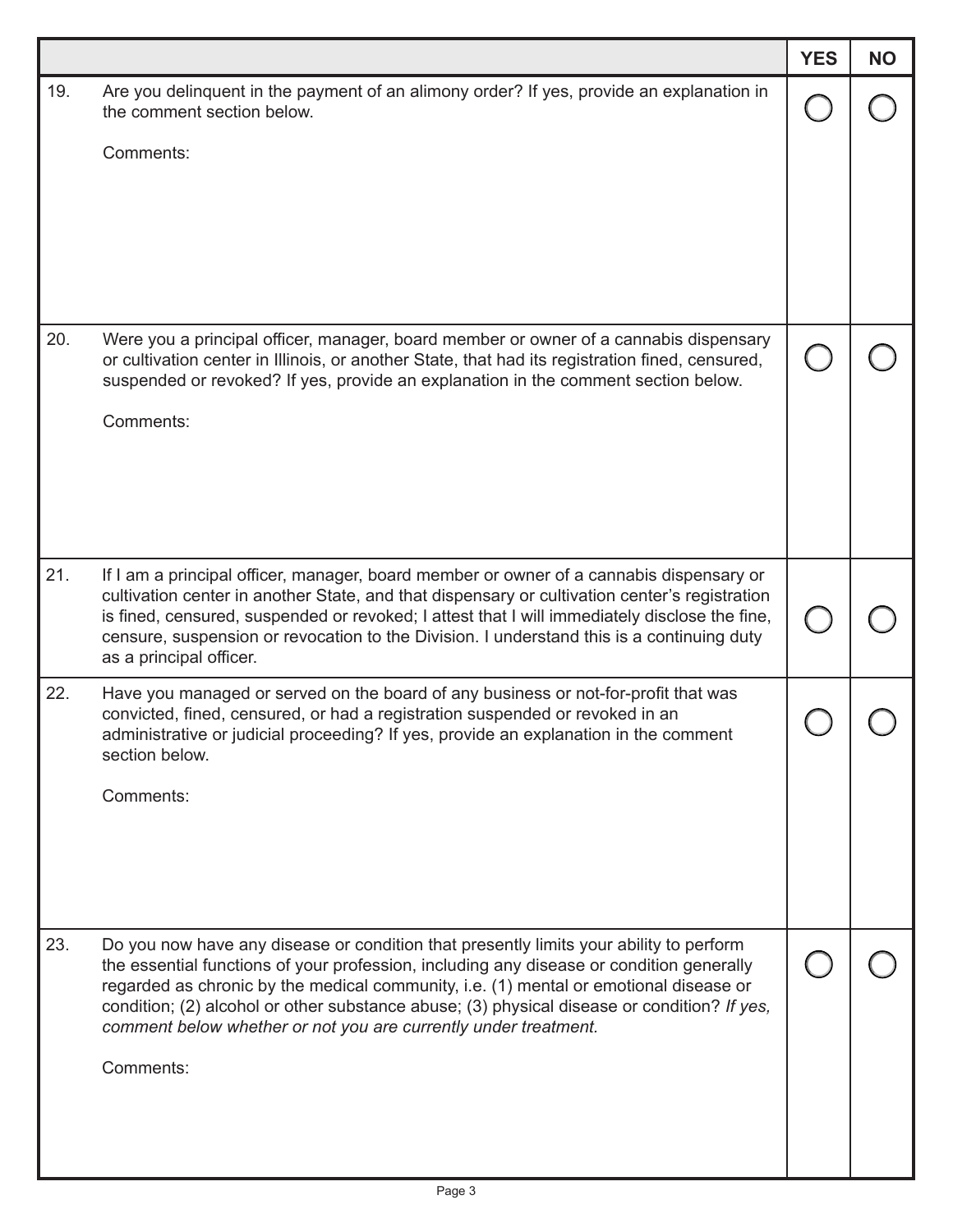|     |                                                                                                                                                                                                                                                                | <b>YES</b> | <b>NO</b> |
|-----|----------------------------------------------------------------------------------------------------------------------------------------------------------------------------------------------------------------------------------------------------------------|------------|-----------|
| 24. | Have you been denied a professional license, privilege of taking an examination, or had<br>a professional license or permit disciplined by a licensing authority in Illinois or another<br>state? If yes, provide an explanation in the comment section below. |            |           |
|     | Comments:                                                                                                                                                                                                                                                      |            |           |
|     |                                                                                                                                                                                                                                                                |            |           |
|     |                                                                                                                                                                                                                                                                |            |           |
|     |                                                                                                                                                                                                                                                                |            |           |
|     |                                                                                                                                                                                                                                                                |            |           |
| 25. | Do you currently hold a license or registration through the Illinois Department of Financial                                                                                                                                                                   |            |           |
|     | and Professional Regulation? If yes, identify the license.                                                                                                                                                                                                     |            |           |
|     |                                                                                                                                                                                                                                                                |            |           |
| 26. | If I served in the armed service, I attest that I was discharged honorably. If not, provide a<br>brief explanation in the comment section below.                                                                                                               |            |           |
|     | Comments:                                                                                                                                                                                                                                                      |            |           |
|     |                                                                                                                                                                                                                                                                |            |           |
|     |                                                                                                                                                                                                                                                                |            |           |
|     |                                                                                                                                                                                                                                                                |            |           |
| 27. | I attest that I understand cannabis is a prohibited Schedule I controlled substance under<br>federal law.                                                                                                                                                      |            |           |
| 28. | I attest that I understand participation in the Compassionate Use of Medical Cannabis                                                                                                                                                                          |            |           |
|     | Program is voluntary and permitted only to the extent provided by the strict requirements<br>of the Act and the Administrative Rules.                                                                                                                          |            |           |
| 29. | I attest that I understand use of medical cannabis may affect an individual's ability to<br>receive federal or state licensure in other areas.                                                                                                                 |            |           |
| 30. | I attest that I understand use of medical cannabis, in tandem with other conduct, may be                                                                                                                                                                       |            |           |
|     | a violation of State or federal law.                                                                                                                                                                                                                           |            |           |
| 31. | I attest that I understand participation in the medical cannabis program does not<br>authorize any person to violate federal law or State law and, other than as set out in                                                                                    |            |           |
|     | Section 25 of the Act, does not provide immunity from or affirmative defense to arrest or<br>prosecution under federal law or State law.                                                                                                                       |            |           |
| 32. | I accept the limitations of liability and the requirement to indemnify, hold harmless and                                                                                                                                                                      |            |           |
|     | defend the State of Illinois, including:                                                                                                                                                                                                                       |            |           |
|     | Limitation of Liability- the State of Illinois shall not be liable to the Dispensing<br>Organization, Dispensing Organization employees, family members or guest(s),                                                                                           |            |           |
|     | qualifying patients or caregivers, qualifying patients' or caregivers' employer or<br>employees, family members or guest(s) for any damage, injury, accident, loss,                                                                                            |            |           |
|     | compensation or claim, based on, arising out of or resulting from the                                                                                                                                                                                          |            |           |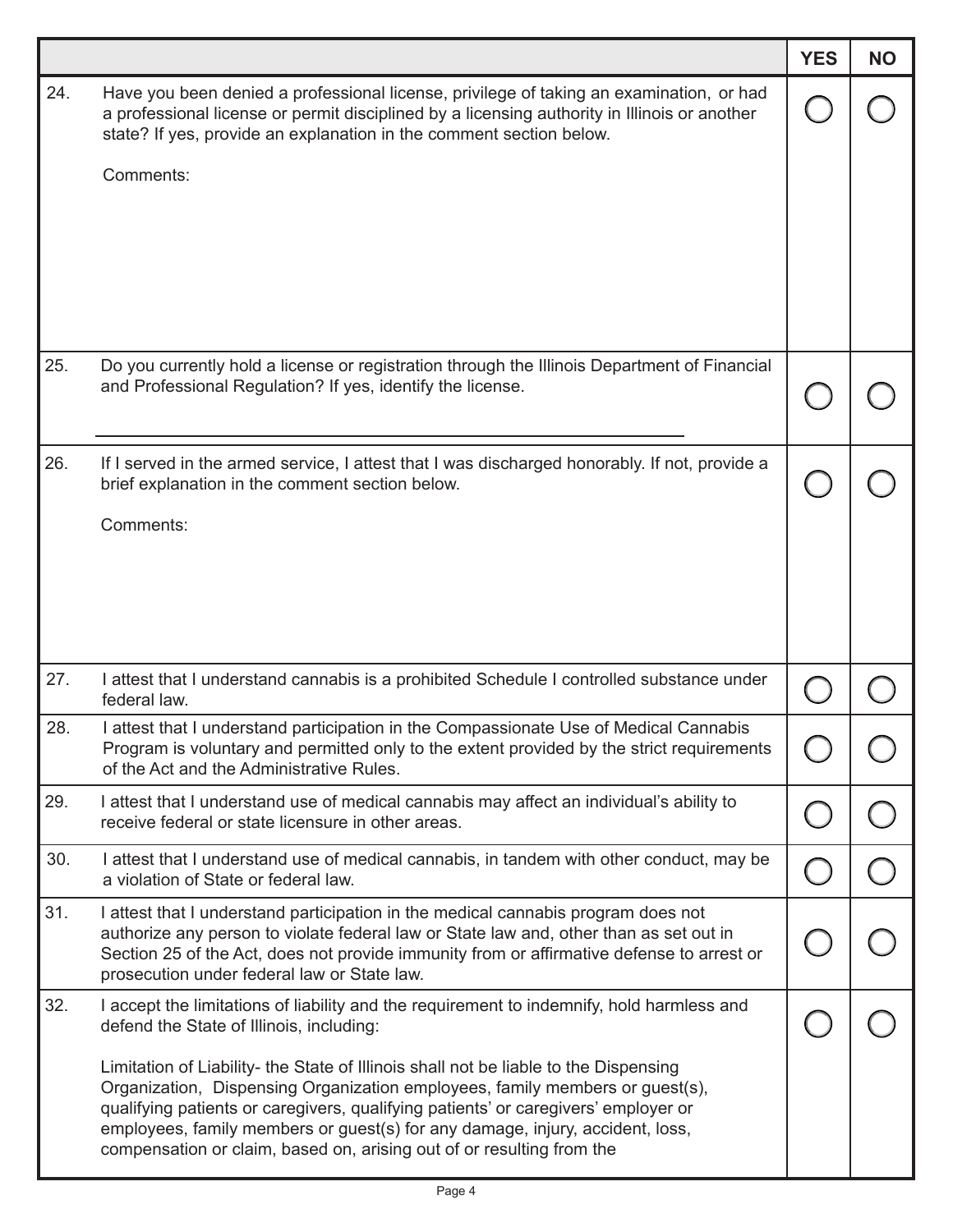|     |           |                                                                                                                                                                                                                                                                                                                                                                                                                                                                                                                                                                                                                                                                                     | <b>YES</b> | <b>NO</b> |
|-----|-----------|-------------------------------------------------------------------------------------------------------------------------------------------------------------------------------------------------------------------------------------------------------------------------------------------------------------------------------------------------------------------------------------------------------------------------------------------------------------------------------------------------------------------------------------------------------------------------------------------------------------------------------------------------------------------------------------|------------|-----------|
|     |           | registrant's participation in the Compassionate Use of Medical Cannabis Program<br>Act, including, but not limited to, the following: arrest, seizure of persons or property,<br>prosecution pursuant to federal laws by federal prosecutors, any fire, robbery, theft,<br>mysterious disappearance or any other casualty, or the actions of any other registrants<br>or persons. This Limitation of Liability provision shall survive expiration or the early<br>termination of the registration if a registration is granted. I acknowledge that as an<br>applicant in the Medical Cannabis Program, I have actual notice that, notwithstanding                                   |            |           |
|     |           | any State Law:<br>Cannabis is a prohibited Schedule I controlled substance under federal law;<br>Participation in the medical cannabis program is permitted only to the extent<br>provided by the strict requirements of the Act and the Division's Administrative<br>Rules;                                                                                                                                                                                                                                                                                                                                                                                                        |            |           |
|     |           | Any activity not sanctioned by the Act or the Division's administrative rules may<br>be a violation of State or federal law and could result in arrest, prosecution,<br>conviction or incarceration;                                                                                                                                                                                                                                                                                                                                                                                                                                                                                |            |           |
|     | $\bullet$ | Growing, distributing, or possessing cannabis in any capacity, except through a<br>federally-approved research program, is a violation of federal law and could<br>result in arrest, prosecution, conviction, or incarceration;<br>Use of medical cannabis may affect an individual's ability to receive federal or                                                                                                                                                                                                                                                                                                                                                                 |            |           |
|     |           | State licensure in other disciplines;<br>Use of medical cannabis, in tandem with other conduct, may be a violation of<br>State or federal law and could result in arrest, prosecution, conviction, or<br>incarceration;                                                                                                                                                                                                                                                                                                                                                                                                                                                             |            |           |
|     | $\bullet$ | Participation in the Medical Cannabis program does not authorize any person to<br>violate federal law or State law and, other than as set out in 410 ILCS 130/25,<br>does not provide immunity from or affirmative defense to arrest or prosecution<br>under federal law or State law; and                                                                                                                                                                                                                                                                                                                                                                                          |            |           |
|     |           | Applicants shall indemnify, hold harmless, and defend the State of Illinois for any<br>and all civil or criminal penalties resulting from participation in the program.                                                                                                                                                                                                                                                                                                                                                                                                                                                                                                             |            |           |
| 33. |           | Have you been charged with or convicted of an "excluded offense" as defined under 410<br>ILCS 130/10(I) of the Act. 410 ILCS 130/10(I) defines an excluded offense as:                                                                                                                                                                                                                                                                                                                                                                                                                                                                                                              |            |           |
|     | 1.<br>2.  | A violent crime defined in Section 3 of the Rights of Crime Victims and Witnesses<br>Act or a substantially similar offense that was classified as a felony in the<br>jurisdiction where the person was convicted; or<br>A violation of a state or federal controlled substance law that was classified as a<br>felony in the jurisdiction where the person was convicted, except that the<br>registering Department may waive this restriction if the person demonstrates<br>to the registering Department's satisfaction that his or her conviction was for the<br>possession, cultivation, transfer, or delivery of a reasonable amount of cannabis<br>intended for medical use. |            |           |
|     |           | Section 3(c) of the Rights of Crime Victims and Witnesses Act defines<br>Violent Crime as:                                                                                                                                                                                                                                                                                                                                                                                                                                                                                                                                                                                          |            |           |
|     |           | "Violent Crime" means any felony in which force or threat of force was used<br>against the victim, or any offense involving sexual exploitation, sexual conduct or<br>sexual penetration, or a violation of Section 11-20.1, 11-20.1B, or 11-20.3 of the<br>Criminal Code of 1961 or the Criminal Code of 2012, domestic battery, violation<br>of an order of protection, stalking, or any misdemeanor which results in death or<br>great bodily harm to the victim or any violation of Section 9-3 of the Criminal Code<br>of 1961 or the criminal Code of 2012, or Section 11-501 of the Illinois Vehicle                                                                         |            |           |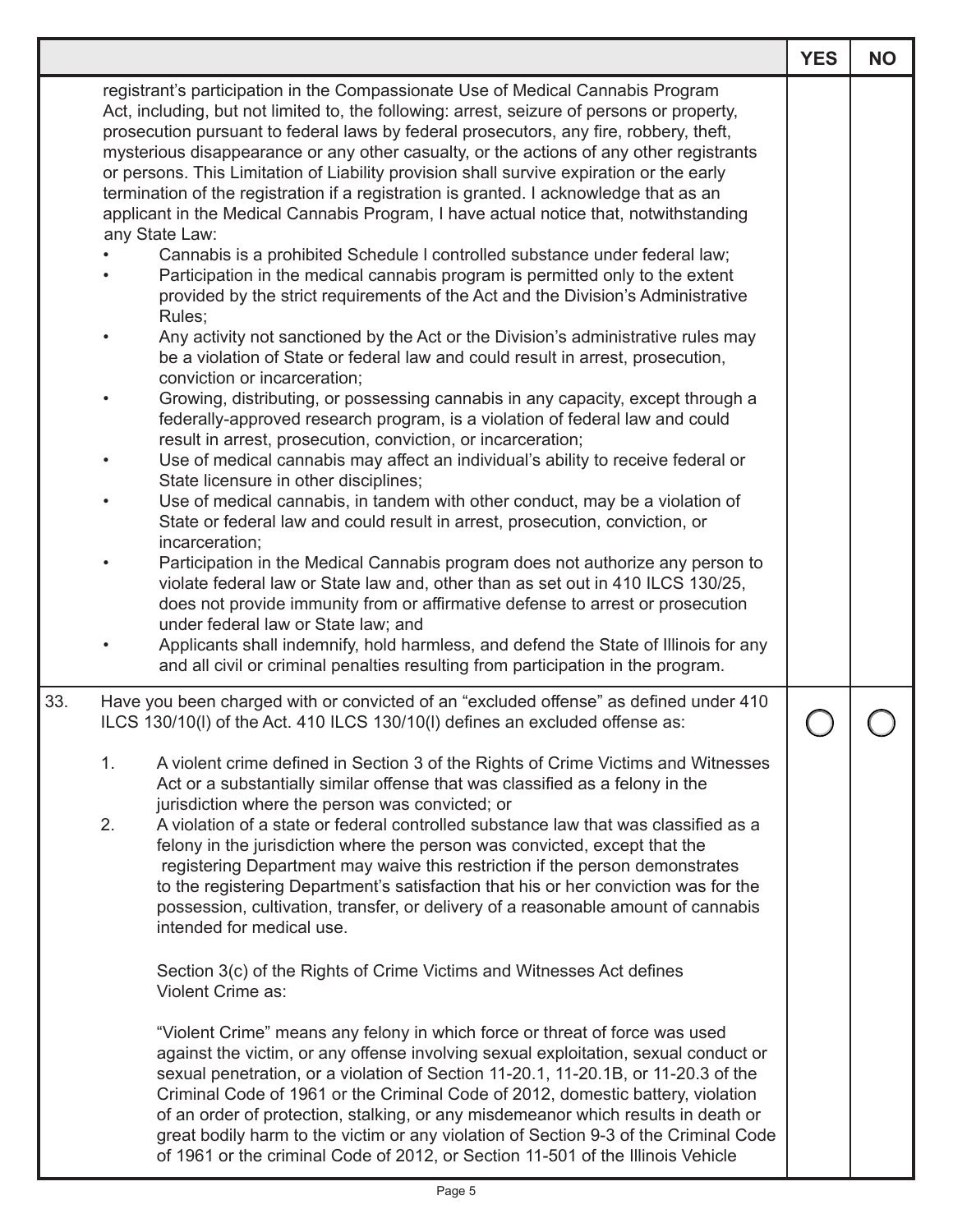|     |                                                                                                                                                                                                                                                                                                                                                                                                                                                                                                                                                                                                                                                                                                                                                                                                            | <b>YES</b> | <b>NO</b> |
|-----|------------------------------------------------------------------------------------------------------------------------------------------------------------------------------------------------------------------------------------------------------------------------------------------------------------------------------------------------------------------------------------------------------------------------------------------------------------------------------------------------------------------------------------------------------------------------------------------------------------------------------------------------------------------------------------------------------------------------------------------------------------------------------------------------------------|------------|-----------|
|     | code, or a similar provision of a local ordinance, if the violation resulted in<br>personal injury or death, and includes any action committed by a juvenile that<br>would be a violent crime if committed by an adult. For the purposes of this<br>paragraph, "personal injury" shall include any Type A injury as indicated on the<br>traffic accident report completed by a law enforcement office that requires<br>immediate professional attention in either a doctor's office or medical facility. A<br>Type A injury shall include severely bleeding wounds, distorted extremities, and<br>injuries that require the injured party to be carried from<br>the scene.                                                                                                                                 |            |           |
| 34. | I understand that if I am convicted of an excluded offense as defined under the Act,<br>I must notify a dispensing organization's Agent-in-Charge and the Division promptly upon<br>conviction. I understand that if I do not notify the Division of a conviction of an excluded<br>offense, discipline may occur.                                                                                                                                                                                                                                                                                                                                                                                                                                                                                         |            |           |
| 35. | Have you been <b>charged</b> with any criminal offense in any state or in federal court,<br>including charges that have been previously disclosed to IDFPR?<br>If the charges were dismissed, you are <b>NOT</b> required to answer "Yes" to this question<br>unless the charges were related to:<br>the possession, manufacture, or delivery of a controlled substance;<br>1)<br>2)<br>selling alcohol to a minor;<br>3)<br>theft;<br>4)<br>fraud;<br>5)<br>dishonesty;<br>6)<br>or any criminal offense that would be included as an "excluded offense"<br>under 410 ILCS 130/10(I) of the Compassionate Use of Medical Cannabis<br>Program Act ("Act").<br>If yes, explain the charges, nature of the circumstances and resolution in the space<br>provided below. Add pages if necessary.<br>Comments: |            |           |
| 36. | Have you ever been convicted of, pled quilty, or nolo contendere/no contest plea to<br>any criminal offense in any state or in federal court?<br>You are <b>NOT</b> required to answer "Yes" if:<br>I.<br>The conviction followed a juvenile adjudication of delinguent minors as<br>defined in Section 5-105 of the Juvenile Court Act of 1987 subject to<br>the restrictions set forth in Section 5-130 of that Act;<br>Ⅱ.<br>At the time of the offense for which you were convicted and before<br>January 1, 2014, you were 17 years old, unless the nature of the offense<br>required you to be tried as an adult;<br>The conviction was overturned by a higher court; or<br>III.                                                                                                                     |            |           |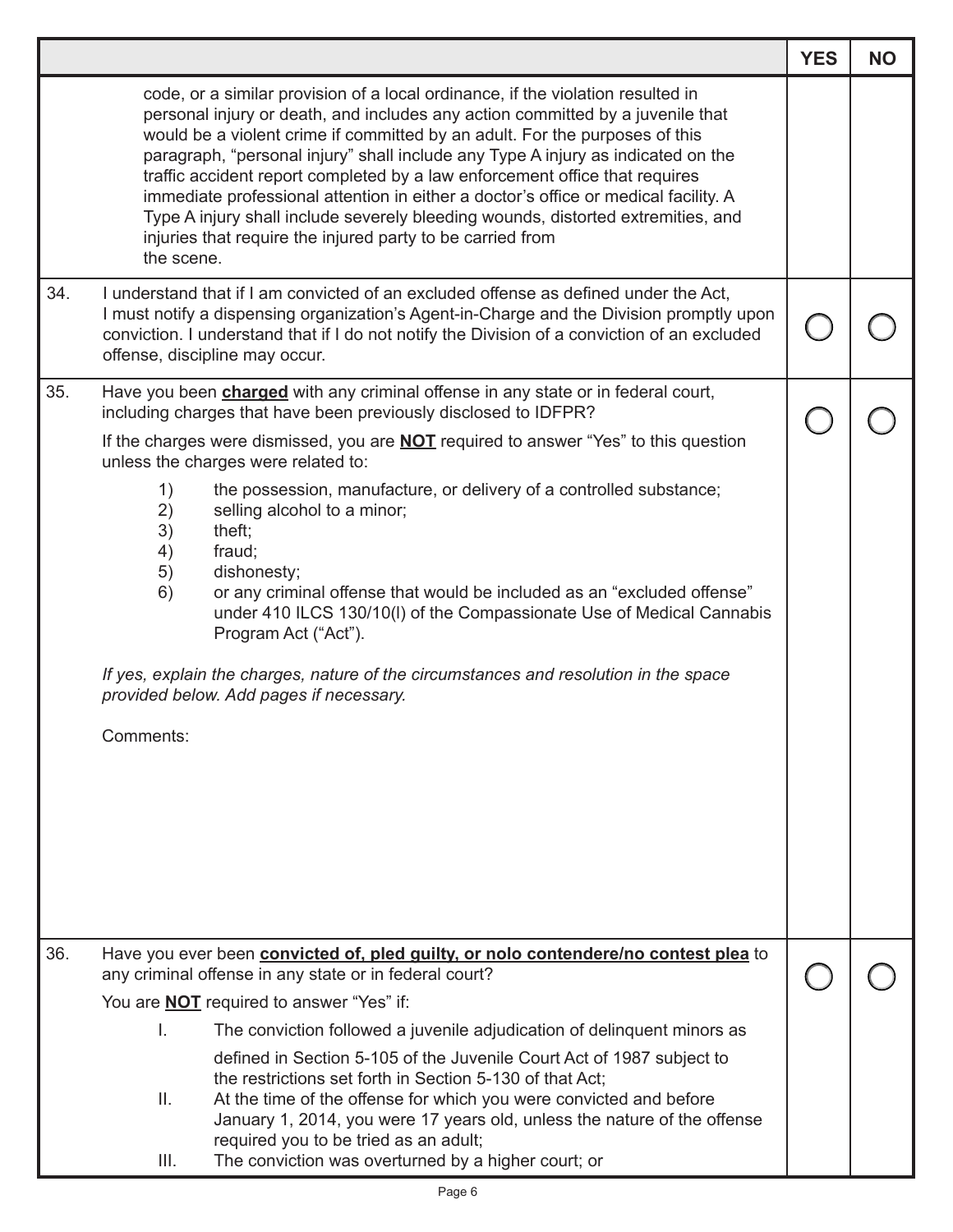|     |                                                                                                                                                                                                                                                                                                                                                                                                                                                                                                                                                        | <b>YES</b> | <b>NO</b> |
|-----|--------------------------------------------------------------------------------------------------------------------------------------------------------------------------------------------------------------------------------------------------------------------------------------------------------------------------------------------------------------------------------------------------------------------------------------------------------------------------------------------------------------------------------------------------------|------------|-----------|
|     | IV.<br>The conviction was sealed or expunged<br>If yes, list the offense information in the section below and attach the document(s)<br>supporting the resolution of any criminal offense. Include all convictions (unless exempt<br>by the I-IV list above) regardless of the class of the crime.<br>Include the following: the disposition of the crime (felony, misdemeanor or petty offense),<br>whether there was injury to another, the conviction date, court case number, courthouse<br>name and arresting police authority name.<br>Comments: |            |           |
| 37. | I attest that I am 21 years old or older.                                                                                                                                                                                                                                                                                                                                                                                                                                                                                                              |            |           |
| 38. | I understand that by signing this form, all the attestations and information I have provided<br>herein are true and correct.                                                                                                                                                                                                                                                                                                                                                                                                                           |            |           |
|     |                                                                                                                                                                                                                                                                                                                                                                                                                                                                                                                                                        |            |           |